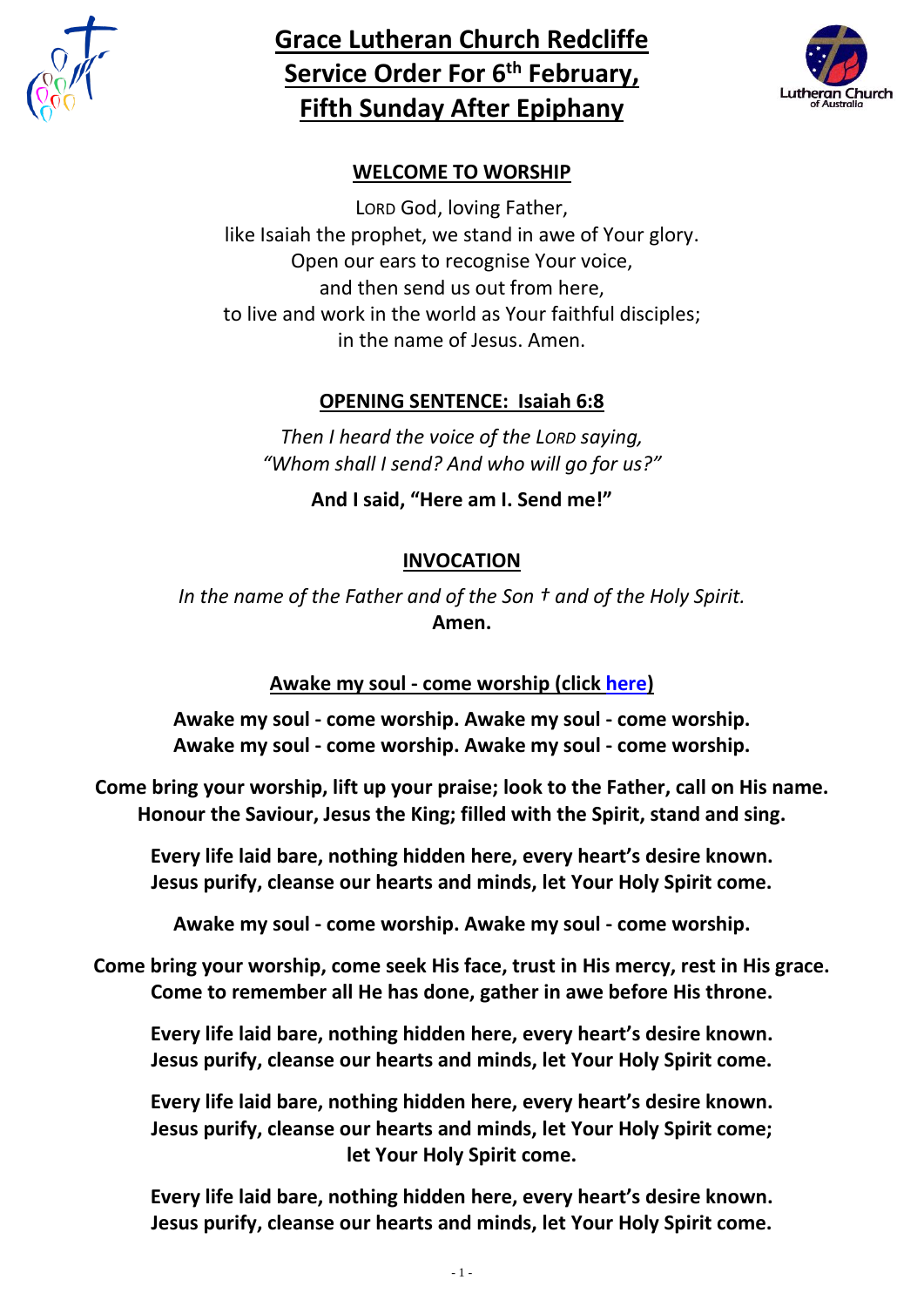### **With all our heart we worship, with all our soul we worship, with all our mind we worship, with all our strength we worship.**

© Marcus Pagnam / RESOUNDworship.org, Administered by The Jubilate Group Used under CCLI. Lic. No. 53805

### **CONFESSION**

*Let us draw near to God our Father with a true heart to confess our sins, and ask Him in the name of our Lord Jesus Christ to forgive us.*

**Almighty God, merciful Father, I, a poor helpless sinner, confess to You all my sins, and repent of all the evil I have done. I have deeply displeased You and deserve Your punishment in time and in eternity. But I am sorry for my sins, and I ask You, for the sake of the holy innocent sufferings and death of Your dear Son Jesus Christ, to be gracious and merciful to me. Amen.**

*Almighty God, our heavenly Father, has had mercy on us, and has given His only Son to die for us, and for His sake forgives us all our sins. To those who believe in His name He has given the right to become children of God, and has given them His Holy Spirit. Whoever believes and is baptised will be saved. Grant this, Lord, to us all.* **Amen.**

### **INTROIT: Psalm 138 (selected verses)**

*1 I give You thanks, O LORD, with my whole heart; before the gods I sing Your praise; 2 I bow down towards Your holy temple and give thanks to Your name.* **Your steadfast love, O LORD, endures for ever.**

*<sup>4</sup> All the kings of the earth shall praise You, O LORD, for they have heard the words of Your mouth. <sup>5</sup> They shall sing of the ways of the LORD, for great is the glory of the LORD.* **Your steadfast love, O LORD, endures for ever.**

*<sup>7</sup> Though I walk in the midst of trouble, You preserve me against the wrath of my enemies; You stretch out Your hand, and Your right hand delivers me.* **Your steadfast love, O LORD, endures for ever.**

> **Glory to the Father and the Son and the Holy Spirit, as it was in the beginning, is now, and will be forever. Amen.**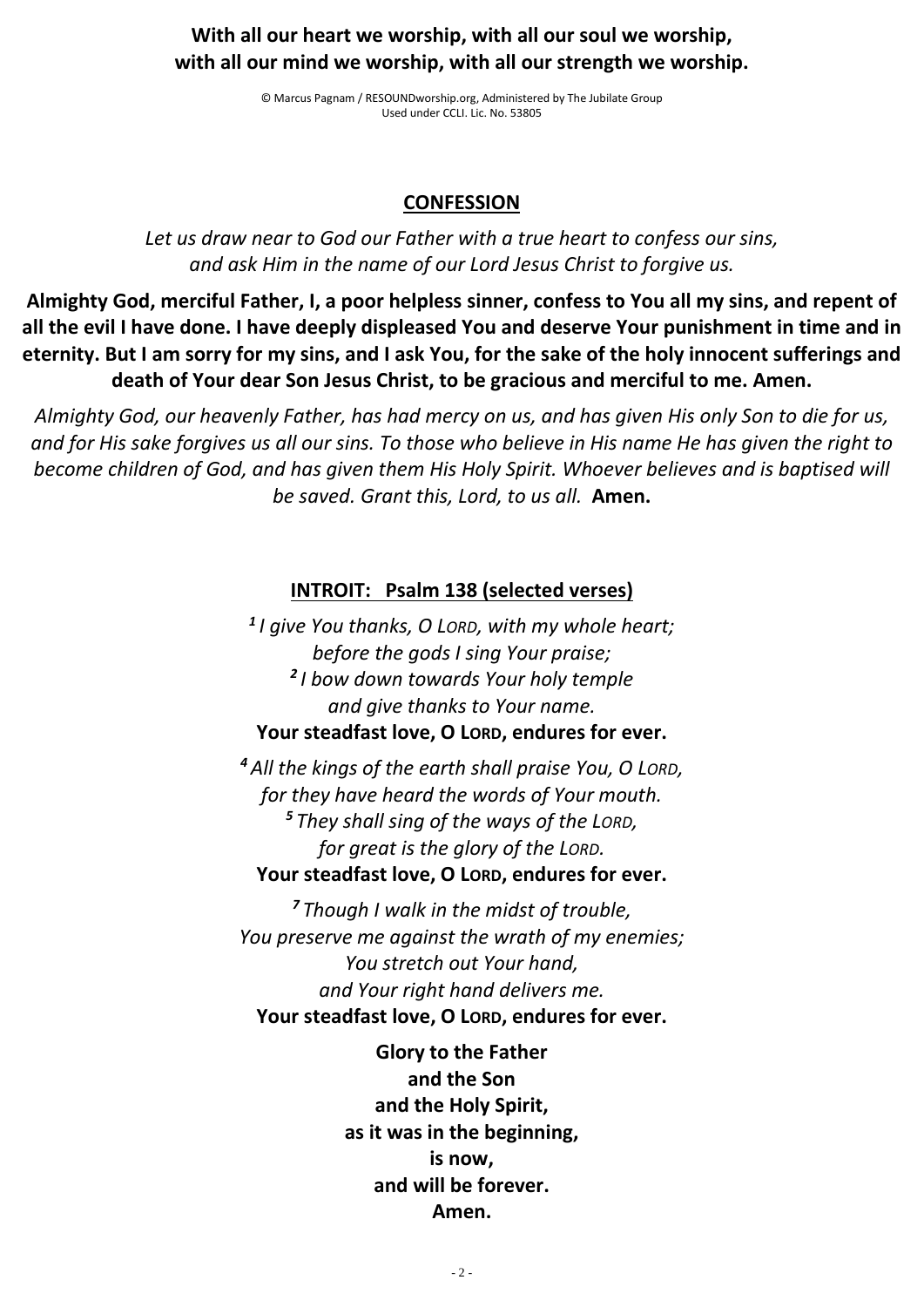#### **PRAYER OF THE DAY**

*Let us pray that we will be faithful followers of Jesus* [silence]

Our Saviour Jesus Christ, you died for our sins and were raised from death, and you call people to follow you. Make us faithful disciples, and use us to draw others to you. For you live and reign with the Father and the Holy Spirit, one God, now and forever.

**Amen.**

#### **BIBLE READING**

#### **FIRST READING: Isaiah 6:1-13** Isaiah's call to be a prophet

**1** In the year that King Uzziah died, I saw the Lord, high and exalted, seated on a throne; and the train of His robe filled the temple. **<sup>2</sup>** Above Him were seraphim, each with six wings: with two wings they covered their faces, with two they covered their feet, and with two they were flying. **<sup>3</sup>**And they were calling to one another: 'Holy, holy, holy is the LORD Almighty; the whole earth is full of His glory.' **<sup>4</sup>** At the sound of their voices the doorposts and thresholds shook and the temple was filled with smoke. <sup>5</sup> 'Woe to me!' I cried. 'I am ruined! For I am a man of unclean lips, and I live among a people of unclean lips, and my eyes have seen the King, the LORD Almighty.' **<sup>6</sup>** Then one of the seraphim flew to me with a live coal in his hand, which he had taken with tongs from the altar. **<sup>7</sup>**With it he touched my mouth and said, 'See, this has touched your lips; your guilt is taken away and your sin atoned for.' **<sup>8</sup>** Then I heard the voice of the Lord saying, 'Whom shall I send? And who will go for us?' And I said, 'Here am I. Send me!' <sup>9</sup>He said, 'Go and tell this people: "Be ever hearing, but never understanding; be ever seeing, but never perceiving." **<sup>10</sup>** Make the heart of this people calloused; make their ears dull and close their eyes. Otherwise they might see with their eyes, hear with their ears, understand with their hearts, and turn and be healed.' **<sup>11</sup>** Then I said, 'For how long, Lord?' And He answered: 'Until the cities lie ruined and without inhabitant, until the houses are left deserted and the fields ruined and ravaged, **<sup>12</sup>** until the LORD has sent everyone far away and the land is utterly forsaken. **<sup>13</sup>** And though a tenth remains in the land, it will again be laid waste. But as the terebinth and oak leave stumps when they are cut down, so the holy seed will be the stump in the land.'

# *After the reading This is the Word of the LORD.* **Thanks be to God.**

# **SECOND READING: 1 Corinthians 15:1-11** The resurrection of Christ

**<sup>1</sup>**Now, brothers and sisters, I want you to remember the Good News I told you. You received that Good News message, and you continue to base your life on it. **<sup>2</sup>** That Good News, the message you heard from me, is God's way to save you. But you must continue believing it. If you don't, you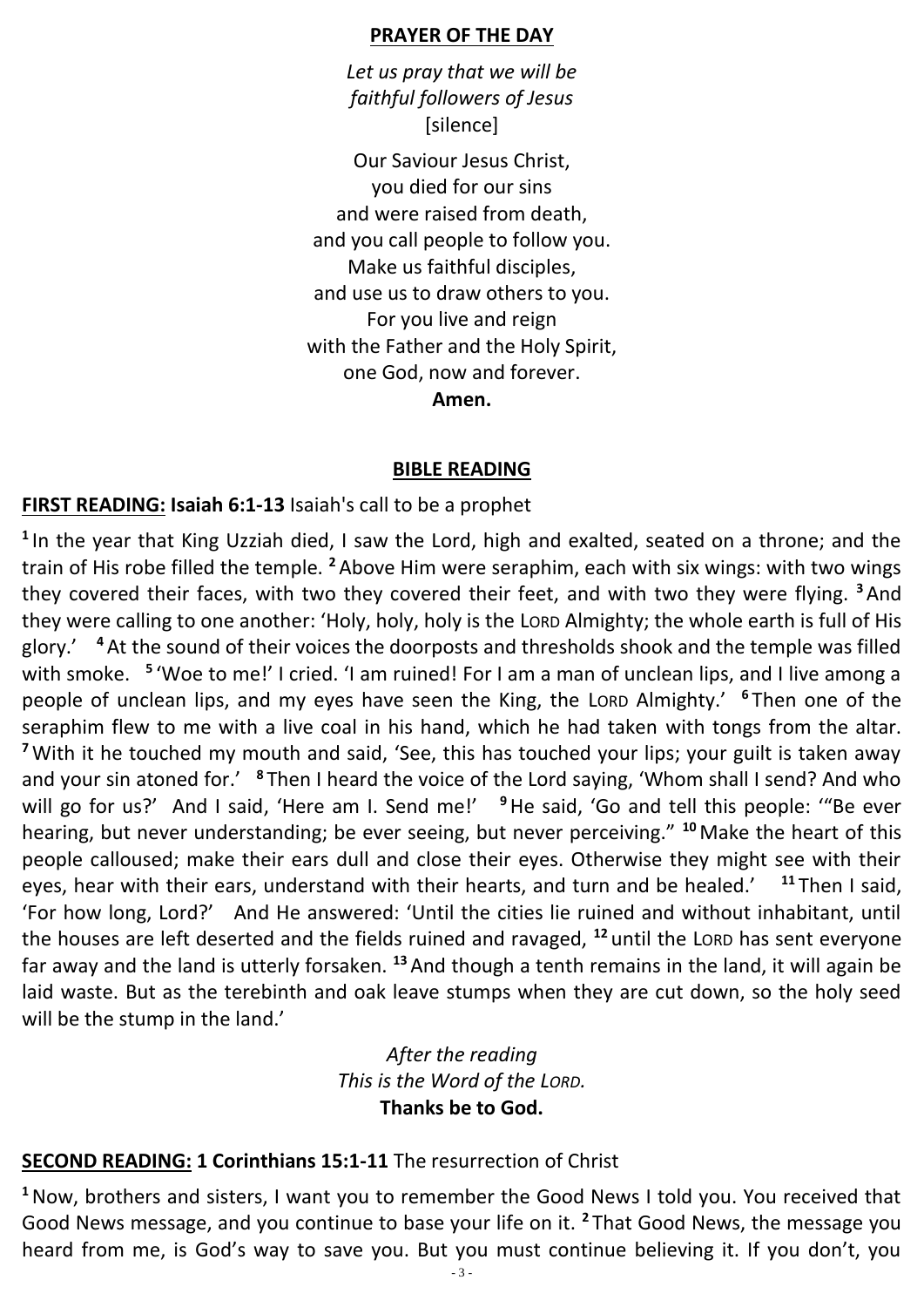believed for nothing. <sup>3</sup>I gave you the message that I received. I told you the most important truths: that Christ died for our sins, as the Scriptures say; <sup>4</sup> that He was buried and was raised to life on the third day, as the Scriptures say; **<sup>5</sup>** and that He appeared to Peter and then to the twelve apostles. **<sup>6</sup>** After that Christ appeared to more than 500 other believers at the same time. Most of them are still living today, but some have died. **<sup>7</sup>** Then He appeared to James and later to all the apostles. **8** Last of all, He appeared to me. I was different, like a baby born before the normal time. **<sup>9</sup>** All the other apostles are greater than I am. I say this because I persecuted the church of God. That is why I am not even good enough to be called an apostle. **<sup>10</sup>** But, because of God's grace, that is what I am. And His grace that He gave me was not wasted. I worked harder than all the other apostles. (But I was not really the one working. It was God's grace that was with me.) **<sup>11</sup>** So then it is not important if I told you God's message or if it was the other apostles who told you—we all tell people the same message, and this is what you believed.

> *After the reading This is the Word of the LORD.* **Thanks be to God.**

#### **ALLELUIA VERSE**

*Alleluia!* **Alleluia! Alleluia!**

*Jesus said: "Do not be afraid; from now on you will be catching people."* **Alleluia!**

**GOSPEL: Luke 5:1-11** Jesus calls the first disciples

*Before the reading* **Glory be to You, O LORD.** 

**<sup>1</sup>**Once while Jesus was standing beside the lake of Gennesaret, and the crowd was pressing in on Him to hear the word of God, **<sup>2</sup>**He saw two boats there at the shore of the lake; the fishermen had gone out of them and were washing their nets. **<sup>3</sup>**He got into one of the boats, the one belonging to Simon, and asked Him to put out a little way from the shore. Then He sat down and taught the crowds from the boat. **<sup>4</sup>**When He had finished speaking, He said to Simon, 'Put out into the deep water and let down your nets for a catch.' **<sup>5</sup>** Simon answered, 'Master, we have worked all night long but have caught nothing. Yet if You say so, I will let down the nets.' **<sup>6</sup>**When they had done this, they caught so many fish that their nets were beginning to break. **<sup>7</sup>** So they signalled to their partners in the other boat to come and help them. And they came and filled both boats, so that they began to sink. **<sup>8</sup>** But when Simon Peter saw it, he fell down at Jesus' knees, saying, 'Go away from me, Lord, for I am a sinful man!' <sup>9</sup> For he and all who were with him were amazed at the catch of fish that they had taken; **<sup>10</sup>** and so also were James and John, sons of Zebedee, who were partners with Simon. Then Jesus said to Simon, 'Do not be afraid; from now on you will be catching people.' **<sup>11</sup>**When they had brought their boats to shore, they left everything and followed Him.

> *After the reading This is the gospel of the LORD.* **Praise be to You, O Christ.**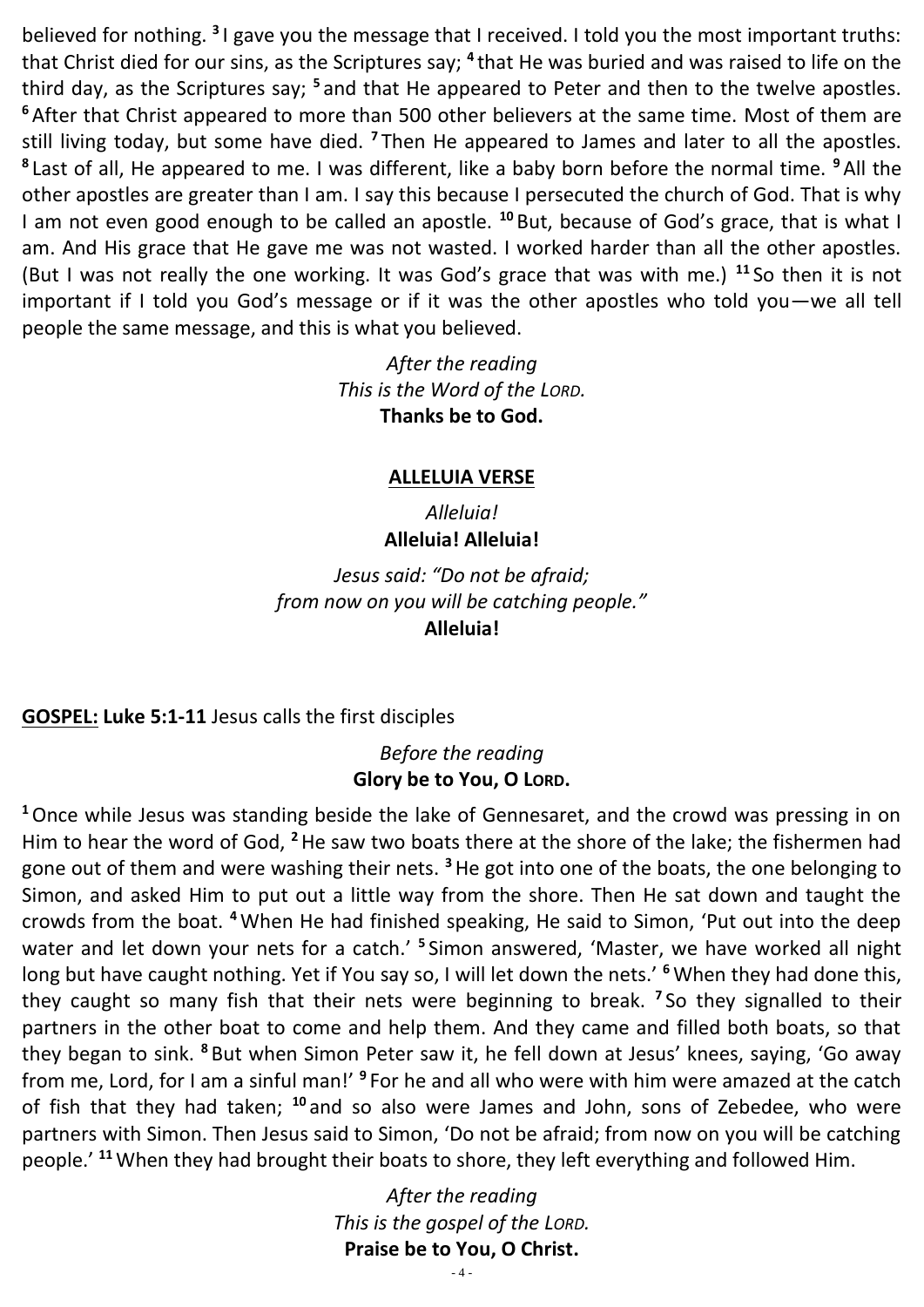Thank you, Lord Jesus, for revealing God's generosity. Help us to show God's love to others. **Amen.**

#### **AT 413: The Summons (click [here\)](https://www.youtube.com/watch?v=uu7ihXeTsMQ)**

**Will you come and follow Me if I but call your name? Will you go where you don't know and never be the same? Will you let My love be shown, will you let My name be known, will you let My life be grown in you and you in Me?**

**Will you leave yourself behind if I but call your name? Will you care for cruel and kind and never be the same? Will you risk the hostile stare should your life attract or scare? Will you let Me answer prayer in you and you in Me?**

**Will you let the blinded see if I but call your name? Will you set the prisoners free and never be the same? Will you kiss the leper clean, and do such as this unseen, and admit to what I mean in you and you in Me?**

**Will you love the 'you' you hide if I but call your name? Will you quell the fear inside and never be the same? Will you use the faith you found to reshape the world around through My sight and touch and sound in you and you in Me?**

**Lord, Your summons echoes true when You but call my name. Let me turn and follow You and never be the same. In Your company I'll go where Your love and footsteps show. Thus I'll move and live and grow in You and You in me.**

The Iona Community (1987)

### **SERMON**

At this point you may wish to Listen to Sermon, or Read and Discuss the Sermon The Sermon online may be different to the manuscript. For LCA Worship Resources (click [here\)](https://qld.lca.org.au/2021/04/01/the-streaming-keeps-flowing/)

#### **NICENE CREED**

**We believe in one God, the Father, the Almighty, Maker of heaven and earth, of all that is, seen and unseen.**

**We believe in one LORD, Jesus Christ, the only Son of God, eternally begotten of the Father, God from God, Light from Light, true God from true God, begotten, not made, of one Being with the Father; through Him all things were made.**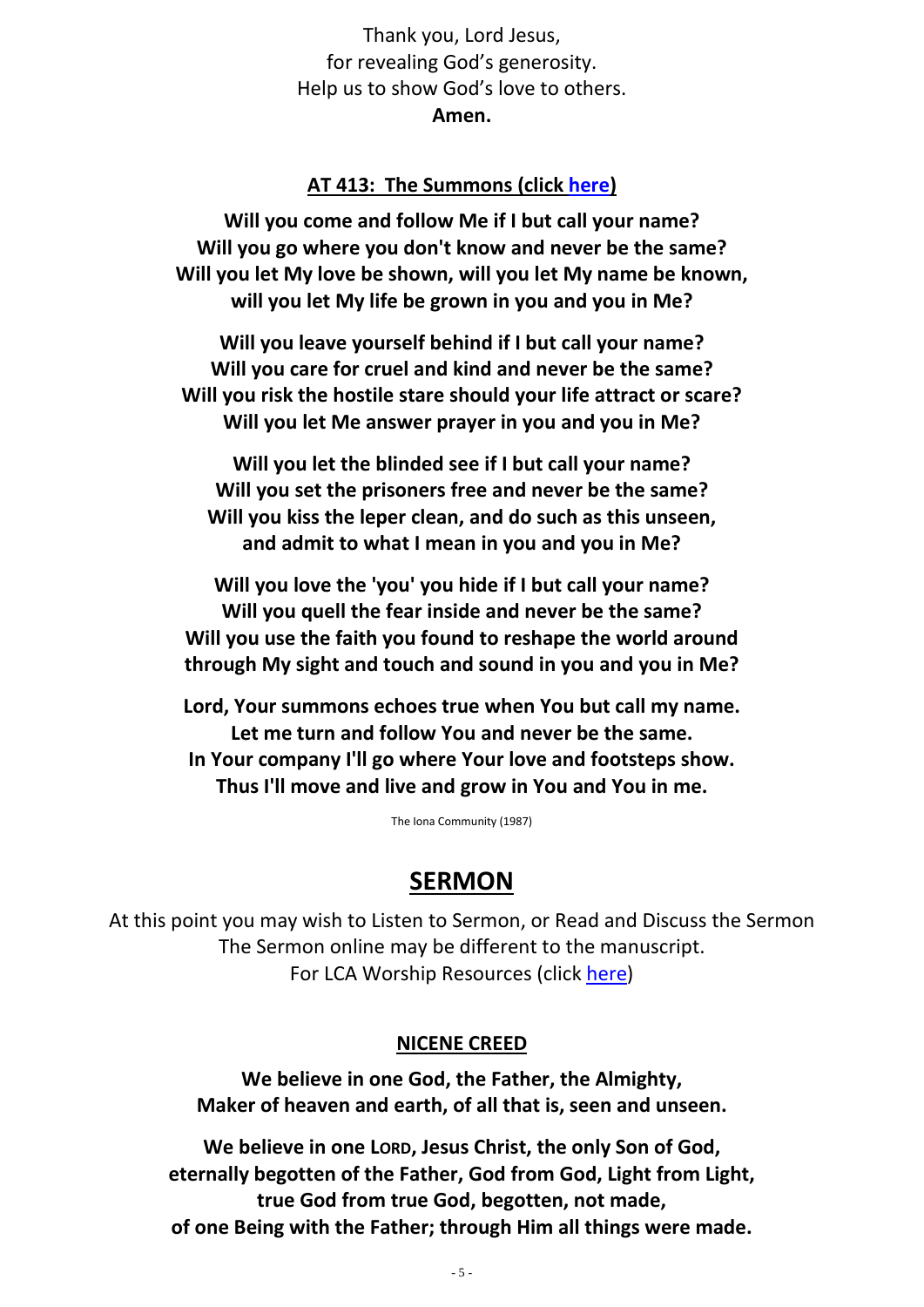**For us and for our salvation He came down from heaven, was incarnate of the Holy Spirit and the Virgin Mary and became truly human. For our sake He was crucified under Pontius Pilate; He suffered death and was buried.**

**On the third day He rose again in accordance with the Scriptures; He ascended into heaven and is seated at the right hand of the Father. He will come again in glory to judge the living and the dead, and His kingdom will have no end.**

**We believe in the Holy Spirit, the LORD, the giver of life, who proceeds from the Father and the Son, who with the Father and the Son is worshipped and glorified, who has spoken through the prophets.**

**We believe in one holy catholic and apostolic church. We acknowledge one baptism for the forgiveness of sins. We look for the resurrection of the dead, and the life of the world to come. Amen.**

# **Only a Holy God (click [here\)](https://www.youtube.com/watch?v=OWsZov9KJ_U)**

**Who else commands all the hosts of heaven? Who else could make every king bow down? Who else can whisper and darkness trembles? Only a Holy God!**

**What other beauty demands such praises? What other splendour outshines the sun? What other majesty rules with justice? Only a Holy God!**

**Come and behold Him – the One and the Only. Cry out, sing holy; forever a Holy God. Come and worship the Holy God!**

**What other glory consumes like fire? What other power can raise the dead? What other name remains undefeated? Only a Holy God!**

**Come and behold Him – the One and the Only. Cry out, sing holy; forever a Holy God. Come and worship the Holy God!**

**Who else could rescue me from my failing? Who else would offer His only Son? Who else invites me to call Him Father? Only a Holy God! Only my Holy God!**

**Come and behold Him – the One and the Only. Cry out, sing holy; forever a Holy God. Come and worship the Holy God! Come and worship the Holy God!**

> Michael Farren, Jonny Robinson, Dustin Smith, Rich Thompson © 2016 CityAlight Music Used under CCLI. Lic. No. 53805

### **PRAYER OF THE CHURCH**

*As people who have been cleansed of our guilt, let us come into the presence of God in the name of Jesus, to pray for the needs of the church and the whole world.*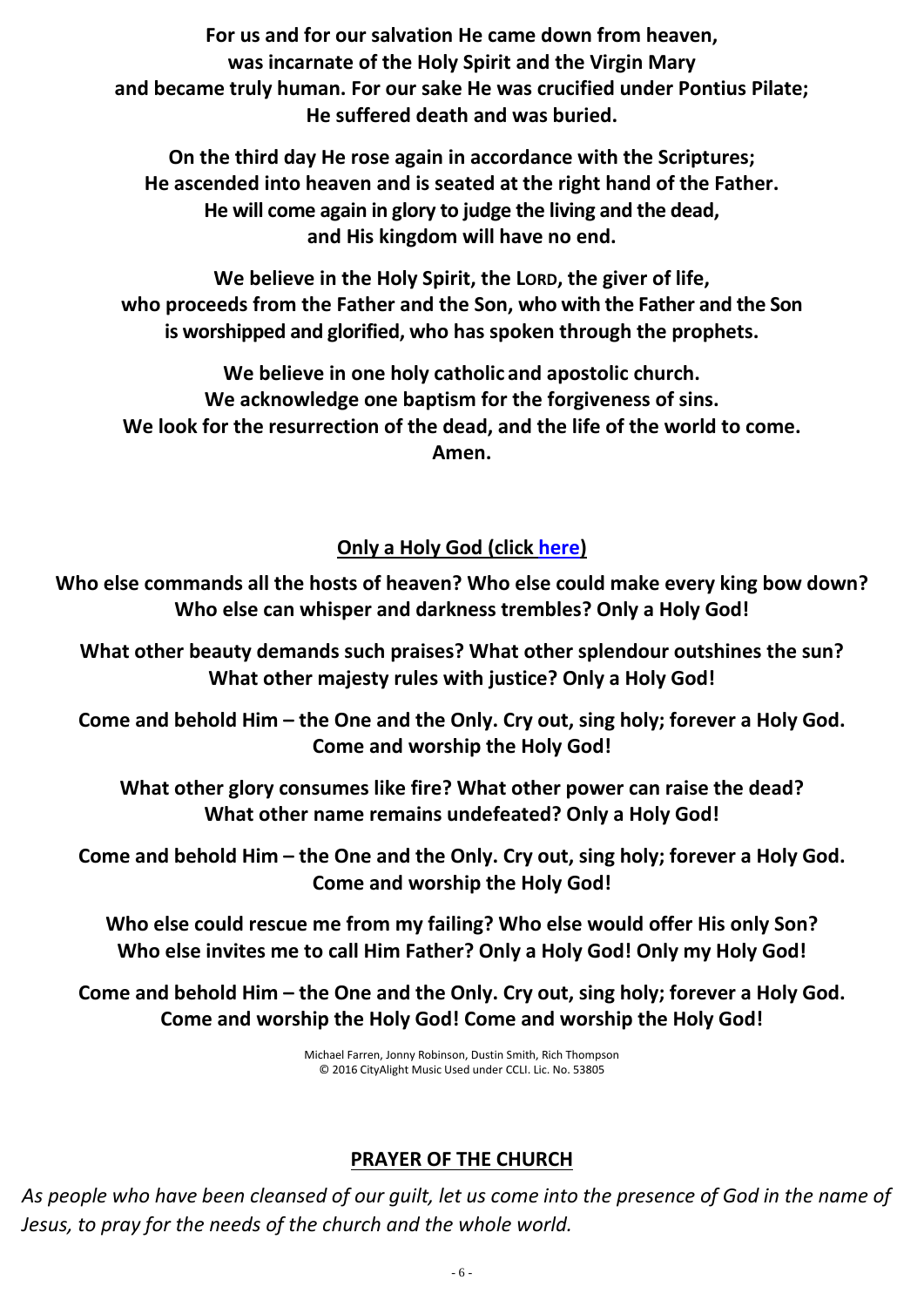Lord, keep us faithful to your word; and help us remain faithful to the teaching we have received from the apostles.

Lord, hear us. **Lord, hear our prayer.**

We pray for all those you call to serve as prophets in our land today: inspire them to be faithful to their calling, even if their message is not welcome. Keep them strong in faith and bold in proclaiming your Word.

Lord, hear us. **Lord, hear our prayer.**

Lord Jesus sends us out as His living presence in the world. Give us courage and purpose to be fishers of people, sharing your kingdom with all who are burdened by guilt and sin, so they may know the forgiveness of Christ.

Lord, hear us. **Lord, hear our prayer.**

Creator God, as you call each one of us to serve you and glorify your name in all the world, we pray that we may be diligent in our proper vocations. Be with those who are seeking employment, and for those who are preparing to enter the work force.

Lord, hear us. **Lord, hear our prayer.**

There are so many industries in our nation. Today as we remember your call to those fishermen, we ask your blessing on the fishing industry. Bless them with wisdom to use the resources of the sea wisely.

Lord, hear us. **Lord, hear our prayer.**

Please have mercy of those who are sick or dying, especially (insert names here). Let them know your presence dear Lord. Comfort and heal them according to your good and gracious will. Lord, hear us. **Lord, hear our prayer.**

Lord, let us hear you as you call us into your service, so that wherever we live or work, we may be witnesses to you. We ask this through our Lord Jesus Christ, who lives and reigns with you and the Holy Spirit, one God, now and forever. **Amen.**

# **THE LORD'S PRAYER**

**Our Father in heaven, hallowed be Your name, Your kingdom come, Your will be done, on earth as in heaven. Give us today our daily bread. Forgive us our sins as we forgive those who sin against us. Lead us not into temptation, but deliver us from evil. For the kingdom, the power, and the glory are Yours now and forever. Amen.**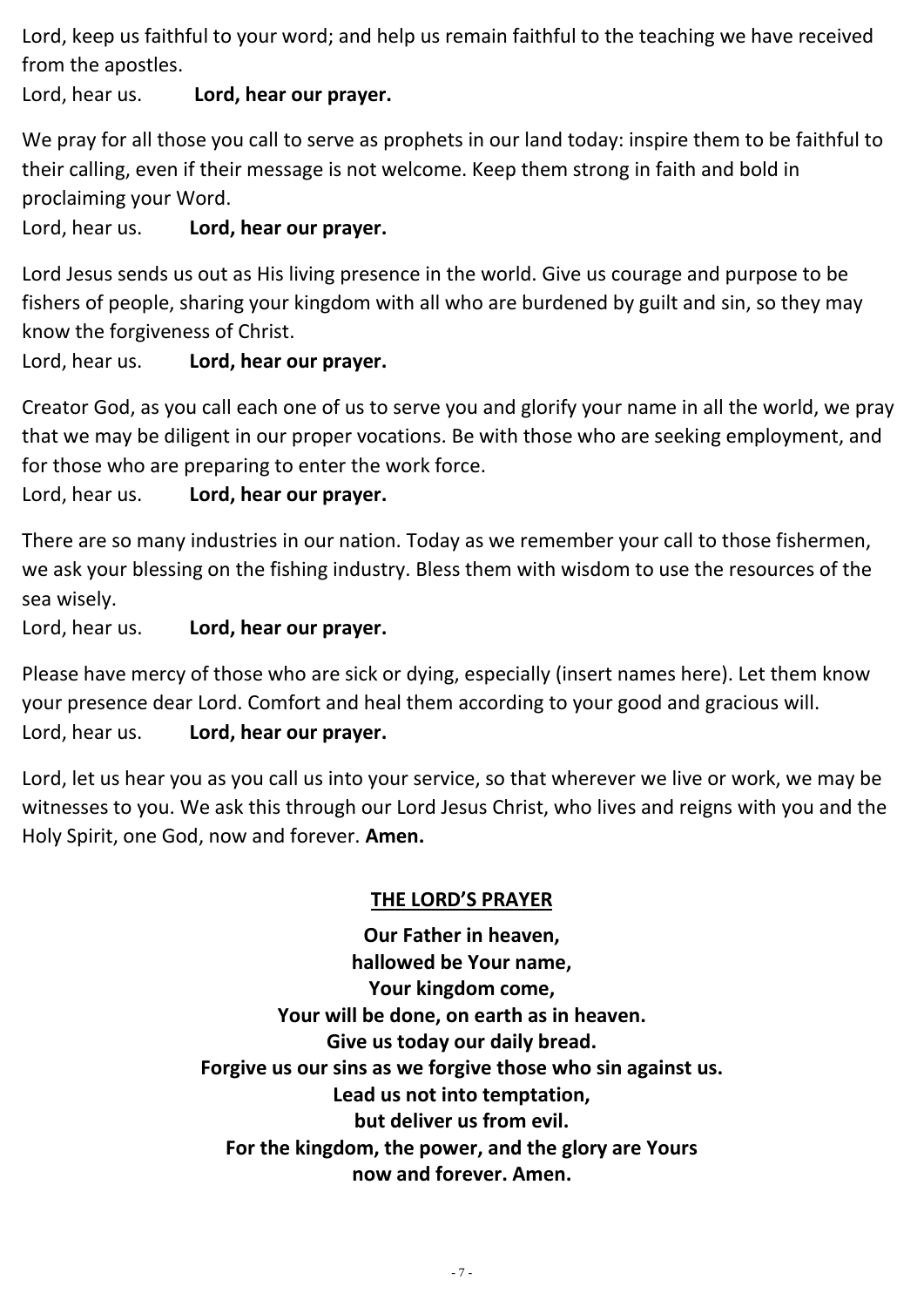#### **THE BLESSING**

*Let us bless the LORD.* **God be praised forevermore.**

*I give You thanks, O LORD, with my whole heart;* **Your steadfast love, O LORD, endures for ever.**

*The LORD bless us and keep us. The LORD make His face shine on us and be gracious to us. The LORD look upon us with favour, and give us peace.* **Amen!**

#### **GROWING FAITH AT HOME BLESSING**

*May the LORD save you with His right hand, and fulfill His purposes for you, now and always.*

**May the LORD save you with His right hand, and fulfill His purposes for you, now and always.**

#### **WORDS OF SENDING**

*Go in peace, and hold firmly to the word of God.* **In the name of Christ. Amen.**

# **AT 296: Here I am, Lord (click [here\)](https://www.youtube.com/watch?v=2zr9SMm1glI)**

**I, the Lord of sea and sky, I have heard my people cry. All who dwell in dark and sin My hand will save. I who made the stars of night, I will make their darkness bright. Who will bear My light to them? Whom shall I send?**

**Here I am, Lord; is it I, Lord? I have heard You calling in the night; I will go, Lord, if You lead me. I will hold Your people in my heart.**

**I, the Lord of snow and rain, I have borne My people's pain. I have wept for love of them. They turn away. I will break their hearts of stone, give them hearts for love alone. I will speak My Word to them. Whom shall I send?**

**Here I am, Lord; is it I, Lord? I have heard You calling in the night; I will go, Lord, if You lead me. I will hold Your people in my heart.**

**I, the Lord of wind and flame, I will tend the poor and lame. I will set a feast for them. My hand will save. Finest bread I will provide till their hearts are satisfied. I will give My life to them Whom shall I send?**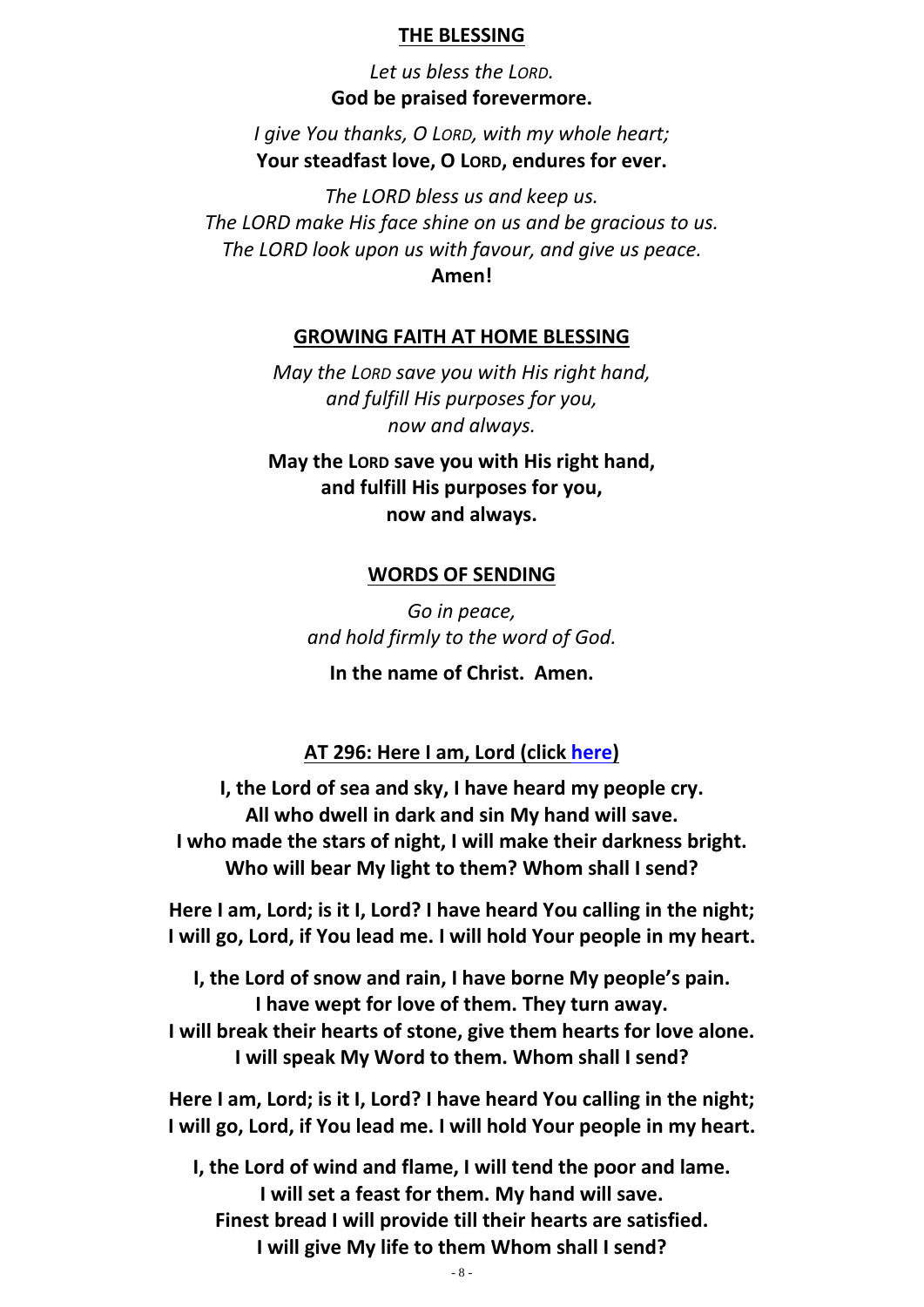# **Here I am, Lord; is it I, Lord? I have heard You calling in the night; I will go, Lord, if You lead me. I will hold Your people in my heart.**

Dan Schutte SJ

### **HYMNS AND SONGS**

### **First reading: Isaiah 6:1-8(9-13)**

#### **LHS**

- Holy, holy, holy, Lord God Almighty G5
- Stars of the morning, so gloriously bright G6
- Father, be Thy blessing shed\* G8
- Speak forth Thy Word, O Father G4
- Lord, speak to me that I may speak\* G5
- We sing Thy praise, O God (*see Matins, LHS*)
- The God of Abraham praise G7
- Mighty God, we praise Thy name G6
- God Himself is present\* G3
- God has spoken by his prophets G6
- Strengthen for service, Lord, the hands (*post-communion*) G5
- We worship you, O God of might G7
- Isaiah, mighty seer, in days of old
- **AT**
- Holy, holy, holy Lord (Ylvisaker)
- Holy, holy, holy Lord (Schmidt)
- Holy, holy (Beaumont)
- Here I am, Lord (Newton)
- Here I am, Lord (Schutte)
- Thuma mina
- Holy, holy (Iona)
- Holy, holy, holy (trad. Argentina)

# **Second reading: 1 Corinthians 15:1-11**

### **LHS**

- We all believe in one true God\* G3
- Jesus, our Saviour, of true joy the giver\* G3
- My Maker, be Thou nigh\* G5
- Let me be Thine forever\* G5
- Now is eternal life (*alt tune* 176, G9)
- This joyful Eastertide G7
- 791 O love, how deep, how broad, how high G5
- **AT**
- Allelu!
- God in human shoes
- The New Road
- All this I believe